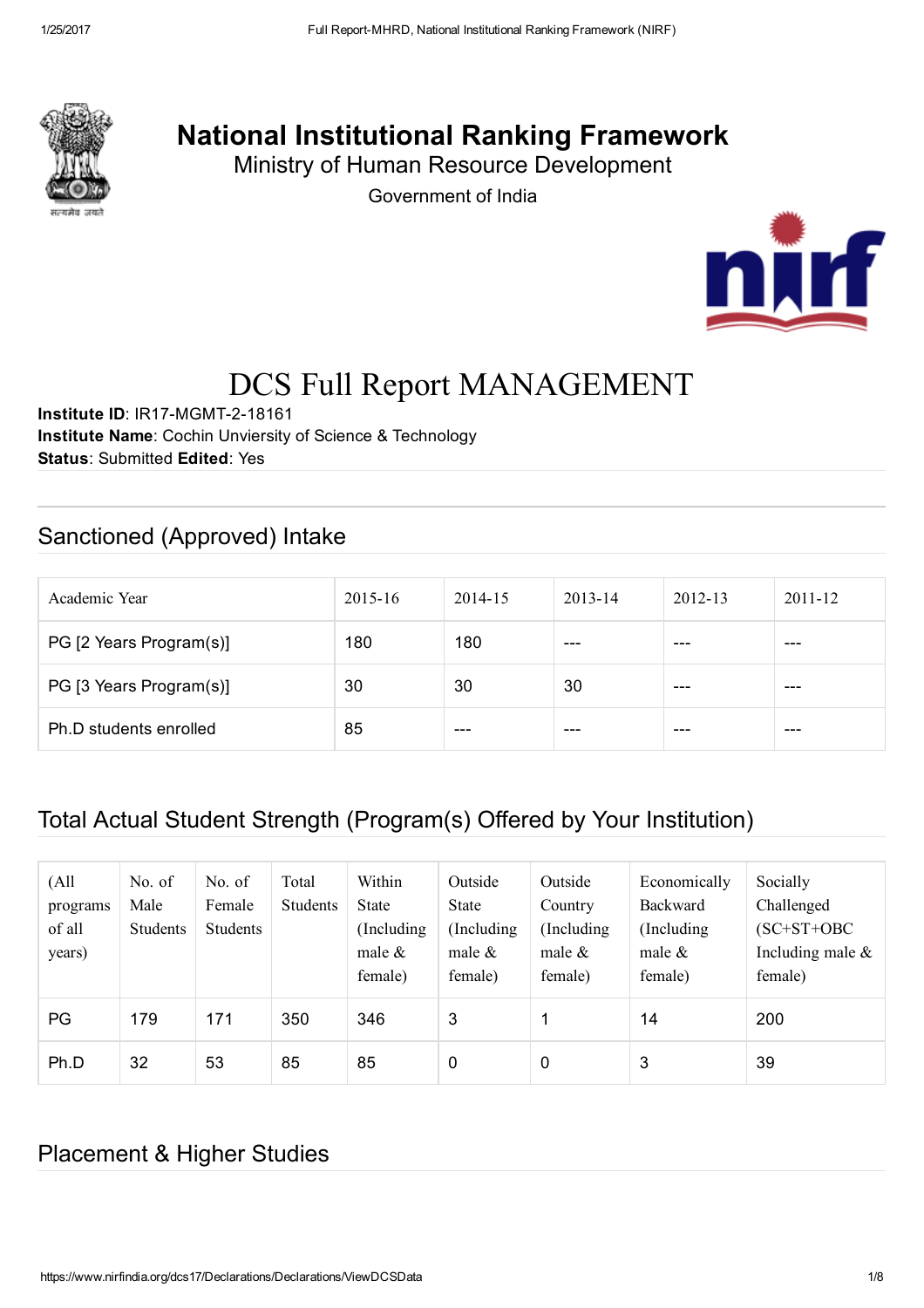|                  |                                                          |                   | PG [2 Years Program(s)]: Placement $\&$ higher studies for previous 3 years |                                                          |                                                         |                                                                |
|------------------|----------------------------------------------------------|-------------------|-----------------------------------------------------------------------------|----------------------------------------------------------|---------------------------------------------------------|----------------------------------------------------------------|
| Academic<br>Year | No. of first<br>year students<br>admitted in the<br>year | Academic<br>Year  | No. of students<br>graduating in<br>minimum<br>stipulated time              | No. of students<br>placed through<br>campus<br>placement | Median salary of<br>placed graduates<br>(Amount in Rs.) | No. of<br>students<br>selected for<br>Higher<br><b>Studies</b> |
| $(2012 -$<br>13) | 207                                                      | $(2013 -$<br>(14) | 135                                                                         | 105                                                      | 300000(Three<br>Lakhs Only)                             | $\overline{7}$                                                 |
| $(2013 -$<br>14) | 175                                                      | $(2014 -$<br>15)  | 125                                                                         | 113                                                      | 325000(Three<br>Lakhs Twenty<br>Flve Thousand<br>Only)  | 4                                                              |
| $(2014 -$<br>15) | 202                                                      | $(2015 -$<br>16)  | 158                                                                         | 139                                                      | 375000(Three<br>Lakhs Seventy<br>Five Thousand<br>Only) | 7                                                              |

PG [3 Years Program(s)]: Placement & higher studies for previous 3 years

| Academic<br>Year | No. of first year<br>students<br>admitted in the<br>year | Academic<br>Year  | No. of students<br>graduating in<br>minimum<br>stipulated time | No. of students<br>placed through<br>campus<br>placement | Median salary of<br>placed graduates<br>(Amount in Rs.) | No. of<br>students<br>selected for<br>Higher<br><b>Studies</b> |
|------------------|----------------------------------------------------------|-------------------|----------------------------------------------------------------|----------------------------------------------------------|---------------------------------------------------------|----------------------------------------------------------------|
| $(2011 -$<br>12) | 27                                                       | $(2013 -$<br>(14) | 16                                                             | $\mathbf 0$                                              | 0(Zero)                                                 | 3                                                              |
| $(2012 -$<br>13) | 24                                                       | $(2014 -$<br>15)  | 11                                                             | $\mathbf 0$                                              | 0(Zero)                                                 | $\overline{2}$                                                 |
| $(2013 -$<br>14) | 25                                                       | $(2015 -$<br>16)  | 13                                                             | $\mathbf 0$                                              | 0(Zero)                                                 | $\overline{2}$                                                 |

# Entrepreneurship

| No. of sustained spin-off companies set up over the previous 5 years (2011-2016) (Companies started by the |  |
|------------------------------------------------------------------------------------------------------------|--|
| Students/Alumni/Faculty in the institutions business incubators): $\begin{bmatrix} 0 \end{bmatrix}$        |  |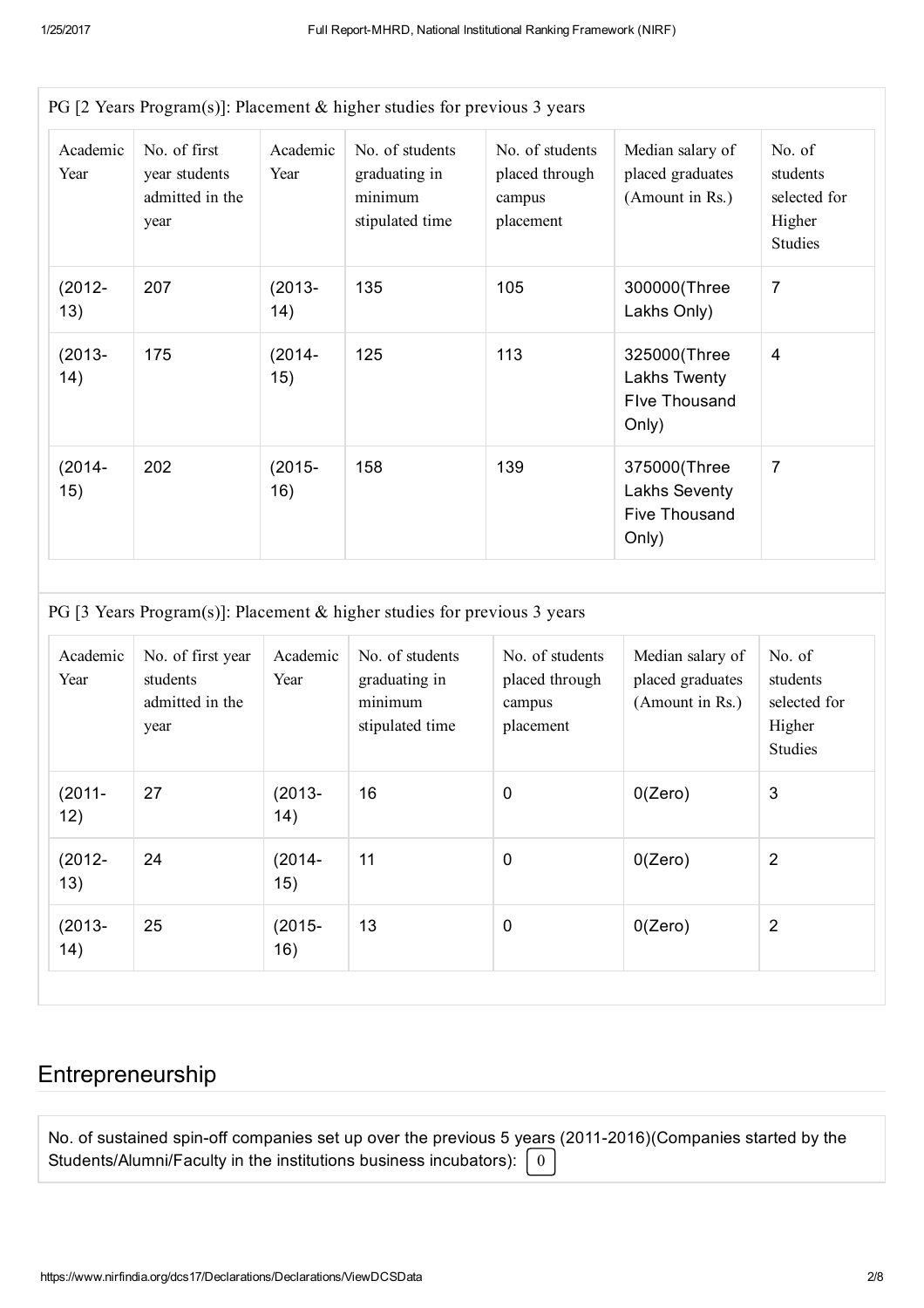### Top University Admission Data

| No. of graduating students from your institution who were admitted into Top University/Institution to pursue<br>higher studies in the year 2015-16: $\boxed{0}$ |
|-----------------------------------------------------------------------------------------------------------------------------------------------------------------|
| No. of PG students admitted into your institutions from Top Institution in the year 2015-16: $\mid 0 \mid$                                                      |
| No. of Ph.D students admitted into your institutions from Top Institution in the year 2015-16: $\mid 0 \mid$                                                    |
| Total No.of PG & Ph.D students admitted: $\begin{pmatrix} 0 \end{pmatrix}$                                                                                      |

## Ph.D Student Details

| No. of Ph.D students graduated (including Integrated Ph.D) |         |         |  |  |  |  |
|------------------------------------------------------------|---------|---------|--|--|--|--|
| 2015-16                                                    | 2014-15 | 2013-14 |  |  |  |  |
|                                                            | 8       |         |  |  |  |  |
|                                                            |         |         |  |  |  |  |

### Faculty Details

| #              | Name                   | Age | Designation            | Gender | Qualification | Experience (In<br>Months) |
|----------------|------------------------|-----|------------------------|--------|---------------|---------------------------|
| 1              | Anila Mathew V         | 27  | Assistant<br>Professor | Female | <b>MBA</b>    | 24                        |
| $\overline{2}$ | Bhasi M                | 52  | Professor              | Male   | Ph.D          | 210                       |
| 3              | <b>JAGATHY RAJ V P</b> | 52  | Professor              | Male   | Ph.D          | 186                       |
| 4              | James Manalel          | 59  | Professor              | Male   | Ph.D          | 384                       |
| 5              | <b>JAYAMANI C V</b>    | 64  | Professor              | Male   | <b>MBA</b>    | 76                        |
| 6              | Krishnan Nampoothiri   | 61  | Associate<br>Professor | Male   | Ph.D          | 321                       |
| 7              | Manoj Edward           | 48  | Assistant<br>Professor | Male   | Ph.D          | 184                       |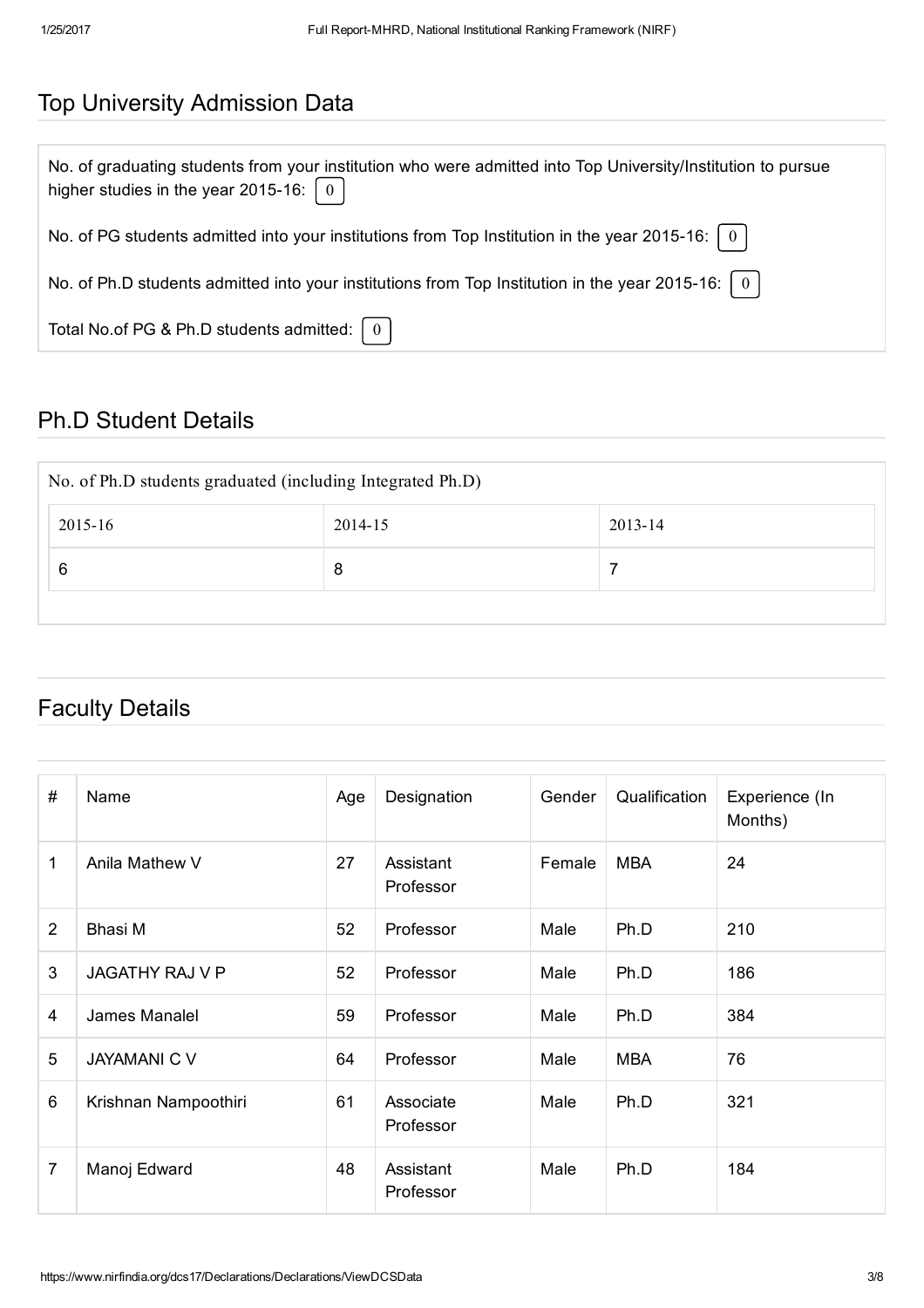| 8  | Mavoothu D                          | 48 | Associate<br>Professor | Male   | Ph.D       | 285            |
|----|-------------------------------------|----|------------------------|--------|------------|----------------|
| 9  | Meera Jaya Balan                    | 34 | Assistant<br>Professor | Female | <b>NET</b> | 27             |
| 10 | Meera Prathapan                     | 36 | Assistant<br>Professor | Female | <b>NET</b> | 13             |
| 11 | Mohammed Aslam M K                  | 59 | Assistant<br>Professor | Male   | Ph.D       | 262            |
| 12 | Molly P Koshy                       | 59 | Professor              | Female | Ph.D       | 322            |
| 13 | Najuva Khader                       | 27 | Lecturer               | Female | <b>MBA</b> | 13             |
| 14 | PAVITHRAN K B                       | 63 | Professor              | Male   | Ph.D       | 176            |
| 15 | Rajitha Kumar S                     | 52 | Associate<br>Professor | Male   | Ph.D       | 189            |
| 16 | Remya R Kumar                       | 34 | Lecturer               | Female | <b>MBA</b> | 11             |
| 17 | Renjini D                           | 41 | Assistant<br>Professor | Female | <b>MBA</b> | 24             |
| 18 | Reshmi M B                          | 29 | Assistant<br>Professor | Female | <b>NET</b> | 12             |
| 19 | Sam Thomas                          | 46 | Assistant<br>Professor | Male   | Ph.D       | 212            |
| 20 | SEBASTIAN RUPERT<br><b>MAMPILLY</b> | 61 | Professor              | Male   | Ph.D       | 197            |
| 21 | Smitha Xavier P                     | 37 | Assistant<br>Professor | Female | <b>NET</b> | 27             |
| 22 | Sujitha P N                         | 56 | Assistant<br>Professor | Female | <b>MBA</b> | $\overline{2}$ |
| 23 | <b>WILSON P R</b>                   | 63 | Professor              | Male   | Ph.D       | 345            |
| 24 | Zakkariya K A                       | 45 | Associate<br>Professor | Male   | Ph.D       | 197            |

Financial Resources: Utilised Amount for the Capital & Operational expenditure for pravious 3 years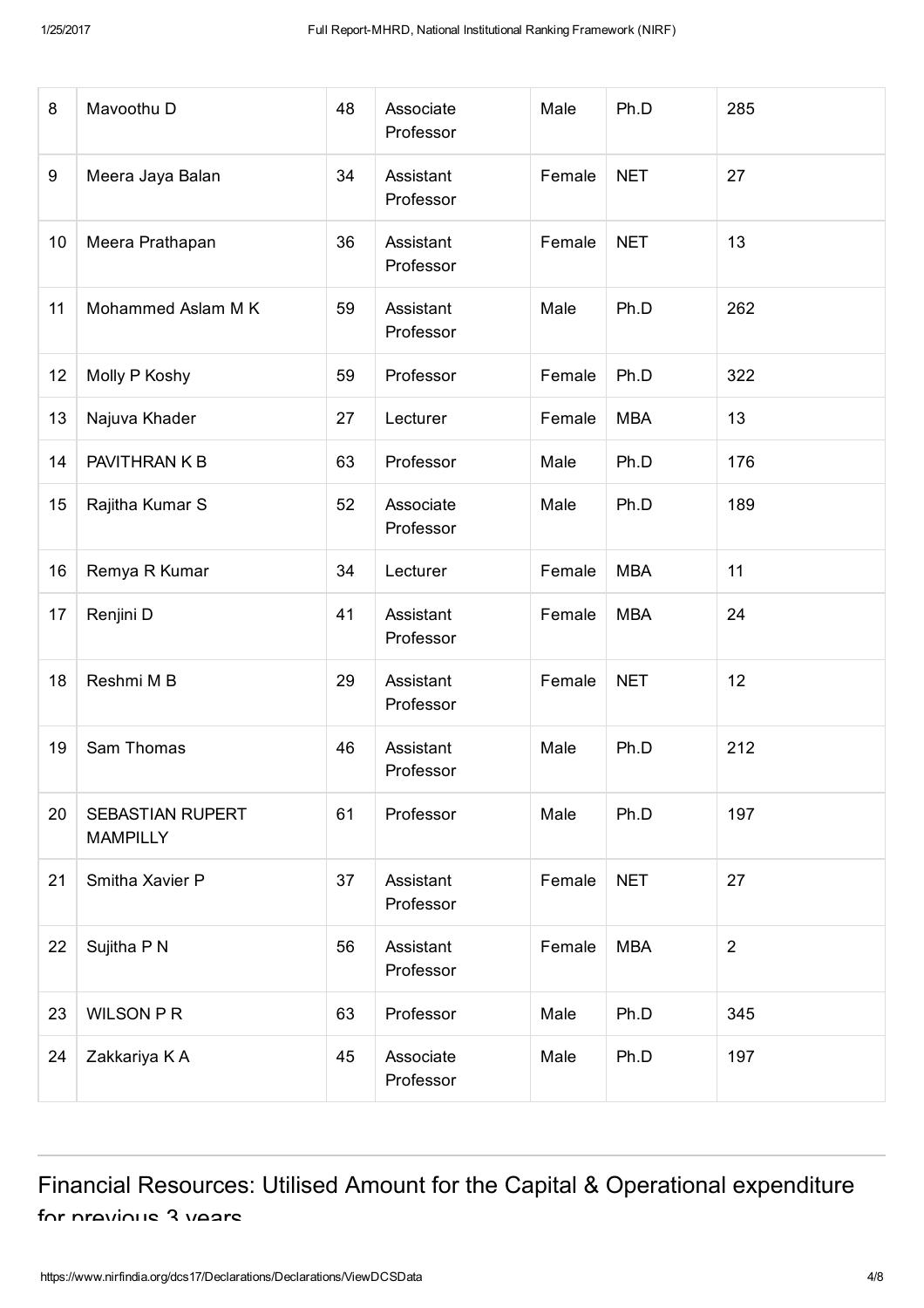#### for previous 3 years

| Financial Year                                                                                                                                                                            | 2015-16                                                                                                       | 2014-15                                                                                                  | 2013-14                                                                                      |
|-------------------------------------------------------------------------------------------------------------------------------------------------------------------------------------------|---------------------------------------------------------------------------------------------------------------|----------------------------------------------------------------------------------------------------------|----------------------------------------------------------------------------------------------|
|                                                                                                                                                                                           | <b>Utilised Amount</b>                                                                                        | <b>Utilised Amount</b>                                                                                   | <b>Utilised Amount</b>                                                                       |
| Annual Capital Expenditure on Academic Activities and Resources (excluding expenditure on<br>buildings)                                                                                   |                                                                                                               |                                                                                                          |                                                                                              |
| Library                                                                                                                                                                                   | 100000 (One Lakh<br>only)                                                                                     | 315738 (Three<br>Lakh Fifteen<br><b>Thousand Seven</b><br>Hundred and Thirty<br>Eight only)              | 102270 (One Lakh<br>Two Thousand Two<br>Hundred and<br>Seventy)                              |
| New Equipment for Laboratories                                                                                                                                                            | 344978 (Three<br>Lakhs Forty Four<br><b>Thousand Nine</b><br>Hundred and<br>Seventy Eight only)               | 309105 (Three<br><b>Lakhs Nine</b><br><b>Thousand One</b><br><b>Hundred and Five</b><br>only)            | 167177 (One lakh<br>sixty seven<br>thousand one<br>hundred and<br>seventy seven only)        |
| <b>Engineering Workshops</b>                                                                                                                                                              | 0 (zero only)                                                                                                 | 0 (zero only)                                                                                            | 0 (zero only)                                                                                |
| <b>Studios</b>                                                                                                                                                                            | 0 (zero only)                                                                                                 | 0 (zero only)                                                                                            | 0 (zero only)                                                                                |
| Other suitably identified academic activities                                                                                                                                             | 8250 (Eight<br>Thousand Two<br>Hundred and Fifty<br>only)                                                     | 3600 (Three<br><b>Thousand Six</b><br>Hundred only)                                                      | 125000 (One Lakh<br><b>Twenty Five</b><br>Thousand Only)                                     |
| <b>Annual Operational Expenditure</b>                                                                                                                                                     |                                                                                                               |                                                                                                          |                                                                                              |
| Salaries (Teaching and Non Teaching staff)                                                                                                                                                | 29826867 (Two<br>crore ninety eight<br>lakhs twenty six<br>thousand eight<br>hundred and sixty<br>seven only) | 28166492 (Two<br>crore eighty one<br>lakhs sixty six<br>thousand four<br>hundred and ninety<br>two only) | 24860160 (Two<br>crore forty eight<br>lakhs sixty thousand<br>one hundred and<br>sixty only) |
| Maintenance of Academic Infrastructure or<br>consumables, other running<br>expenditures, Seminars/Conferences/Workshops<br>etc. (excluding maintenance of hostels and<br>allied services) | 0 (zero only)                                                                                                 | 0 (zero only)                                                                                            | 0 (zero only)                                                                                |

### Women Diversity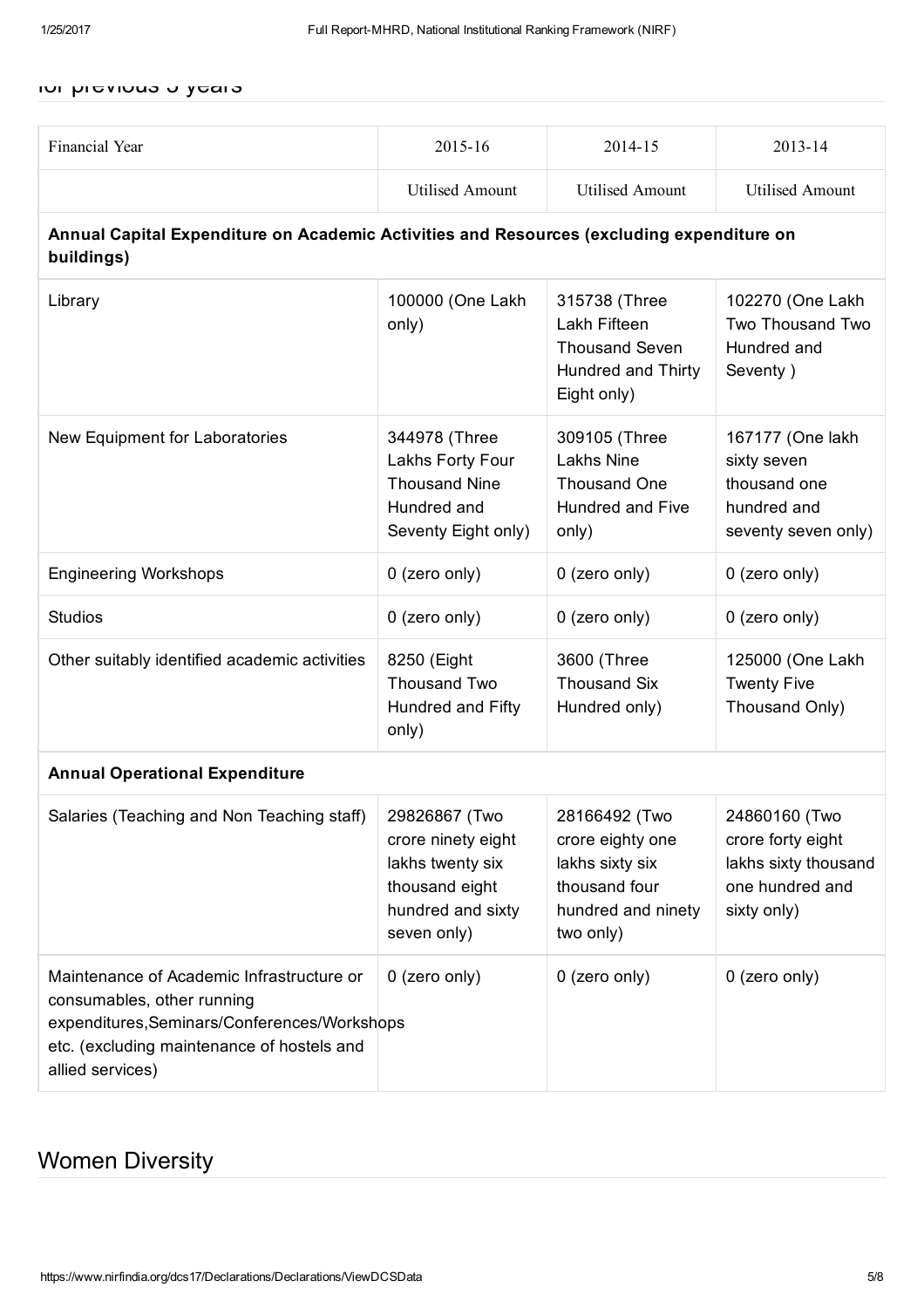| No. of women members in senior administrative positions, such as Head of Departments, Dean or Institute |  |  |
|---------------------------------------------------------------------------------------------------------|--|--|
| Heads in previous academic year (2015-16): $\boxed{1}$                                                  |  |  |

### IPR

| Calendar Year            | 2015 | 2014 | 2013     |
|--------------------------|------|------|----------|
| No. of Patents Filed     | 0    | 0    | $\Omega$ |
| No. of Patents Published | 0    | 0    | O        |
| No. of Patents Granted   | 0    | 0    |          |
| No. of Patents Licensed  | 0    | 0    | O        |

### Did your institution transferred atleast one technology in the previous three years?:  $\sqrt{\phantom{a}}$  No

| Financial Year                          | $2015 - 16$ | 2014-15 | $2013 - 14$ |
|-----------------------------------------|-------------|---------|-------------|
| Earning From Patents (Amount in Rupees) |             | U       | 0           |
| Enter Amount in Words                   | Zero        | Zero    | Zero        |

### Sponsored Research Details

| Financial Year                           | $2015 - 16$ | 2014-15 | $2013 - 14$ |
|------------------------------------------|-------------|---------|-------------|
| Total no. of Sponsored Projects          | 0           | 0       | 0           |
| Total no. of Funding Agencies            | 0           | 0       | 0           |
| Total Amount Received (Amount in Rupees) | 0           | 0       | 0           |
| Amount Received in Words                 | Zero        | Zero    | Zero        |

### Consultancy Project Details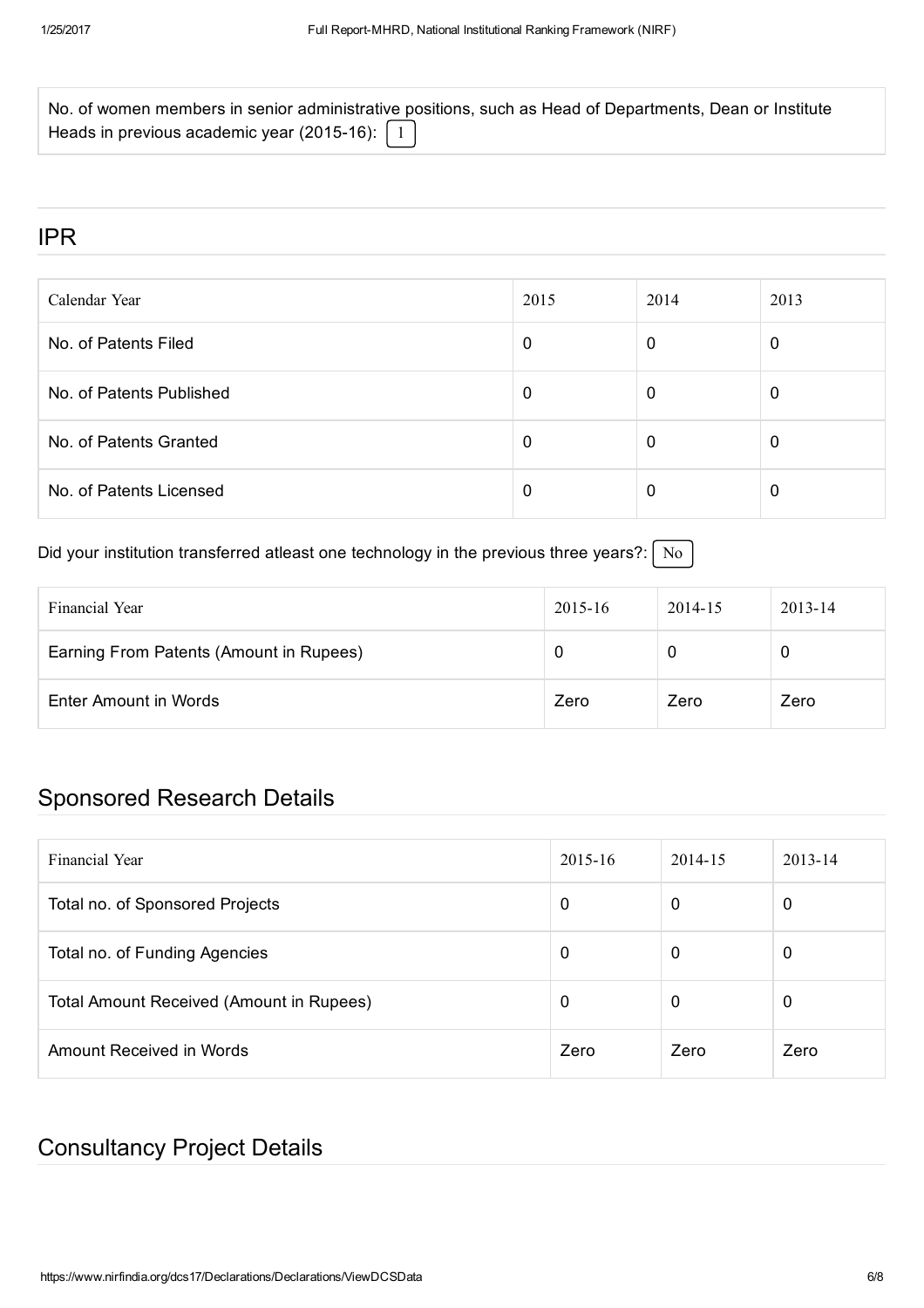| Financial Year                           | $2015 - 16$ | 2014-15 | $2013 - 14$ |
|------------------------------------------|-------------|---------|-------------|
| Total no. of Consultancy Projects        | 0           | 0       | 0           |
| Total no. of Client Organizations        | 0           | 0       | 0           |
| Total Amount Received (Amount in Rupees) | 0           | 0       | 0           |
| Amount Received in Words                 | Zero        | Zero    | Zero        |

### Executive Development Program

| Financial Year                                  | $2015 - 16$ | 2014-15 | $2013 - 14$ |
|-------------------------------------------------|-------------|---------|-------------|
| Total no. of Executive Development Programs     | 0           | 0       | 0           |
| Total no. of Participants                       | $\mathbf 0$ | 0       | 0           |
| <b>Total Annual Earnings (Amount in Rupees)</b> | $\mathbf 0$ | 0       | 0           |
| <b>Total Annual Earnings in Words</b>           | Zero        | Zero    | Zero        |

### Facilities for PCS: Facilities of physically challenged students

| 1. Do your institution buildings have Lifts/Ramps?                                                                                                        | Yes, in some of<br>the buildings |
|-----------------------------------------------------------------------------------------------------------------------------------------------------------|----------------------------------|
| 2. Do your institution have provision for walking aids, includingwheelchairs and<br>transportation from one building to another for handicapped students? | Yes, in some of<br>the buildings |
| 3. Do your institution buildings have specially designed toilets for handicapped students?                                                                | Yes, in some of<br>the buildings |

### Upload Prescribed Formats